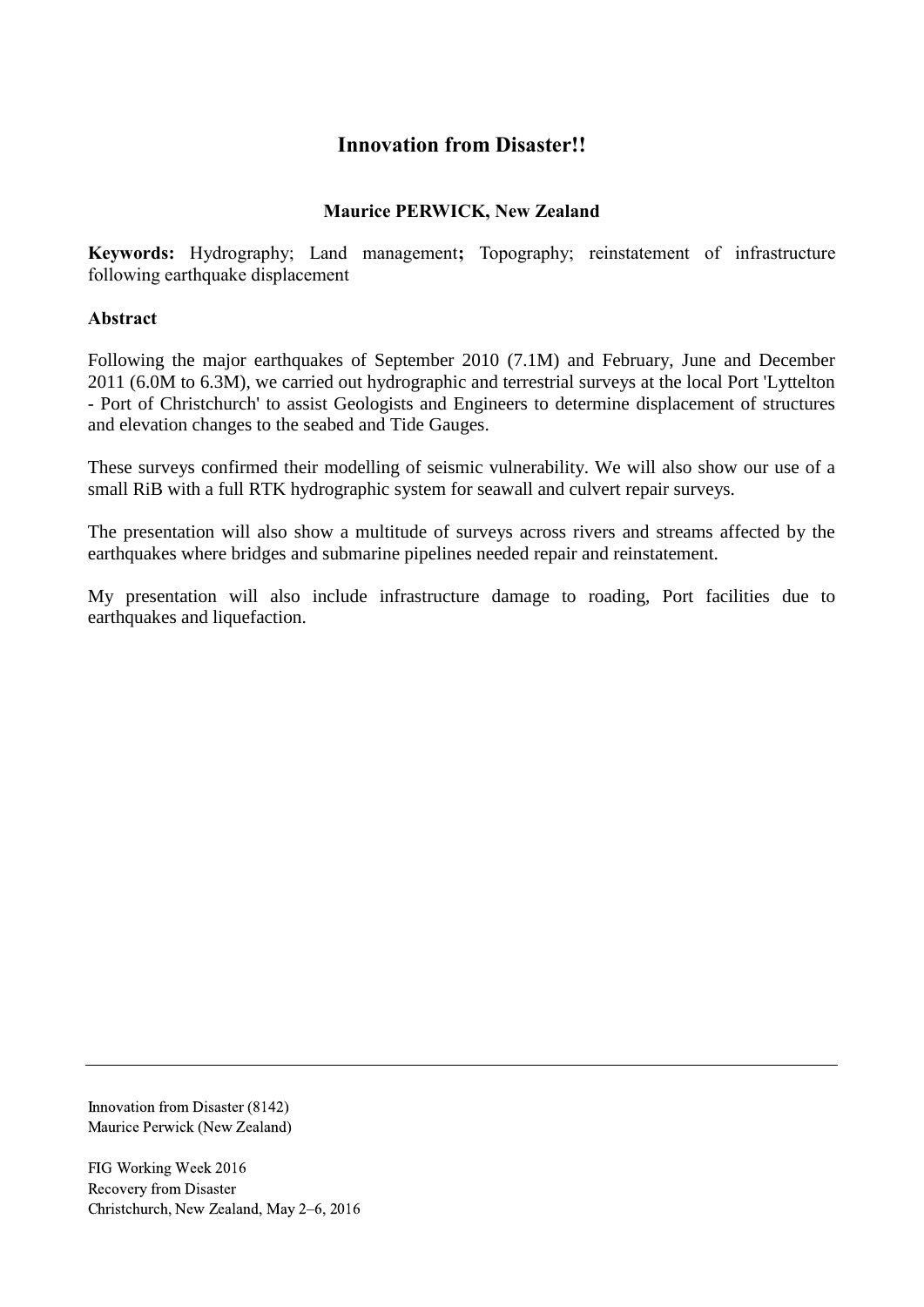## **Innovation from Disaster!!**

#### **Maurice PERWICK, New Zealand**

#### **1. INTRODUCTION**

Innovation is inspired by a need to get things done using the resources at hand in a constrained environment. In many cases, the solution is the product of a little imagination and maximising the untapped resources already at hand. The resources for a surveyor are his systems, procedures, equipment and capability.

#### **2. BACKGROUND**

So it is, as I recall, five and a half years since the first earthquake of September 2010. Prior to that we had been operating CORS from 1996 with LINZ and, later, GeoSystems Ltd. We initially set up a Trimble Reference Station 'ESP1' on our seven storey building at 151 Kilmore Street for RTK-GPS with UHF telemetry. This had an operating range of 10-15km which covered most of the city. We further enhanced the system with



an inclined plane site calibration and later, around 2007, a site calibration incorporating a geoid model for better coping with the minor geoidal undulations across the city. At about the same time we transitioned into Trimble iBase to have real time corrections via the internet and cellular systems. This was to be an integral part of our operation and ability to accurately survey and report damage when the earthquakes struck. Of course the Port Hills, which border the south-east side of the city, require specific calibrations to cope with the coarseness of the geoid undulation model which had a '2' of arc' Nodal Density.

Later, the 2009 geoid model with 1' of arc node made working along the Port Hills interface easier. However Lyttelton Harbour, Port of Christchurch is part of the Port Hills area as the harbour is a remnant volcanic crater which makes up the Port Hills. Here the geoid model doesn't cope particularly well with geoidal variation in the topography and Earth mass (volcanic rock) and, again, needed a specific site calibration to provide high accuracy vertical measurements.

We started the construction of the 'Wigram Skies' subdivision in early 2010 on the old New Zealand Air Force Base (airfield). This facility was fortunate to have a very robustly built (thick

Innovation from Disaster (8142) Maurice Perwick (New Zealand)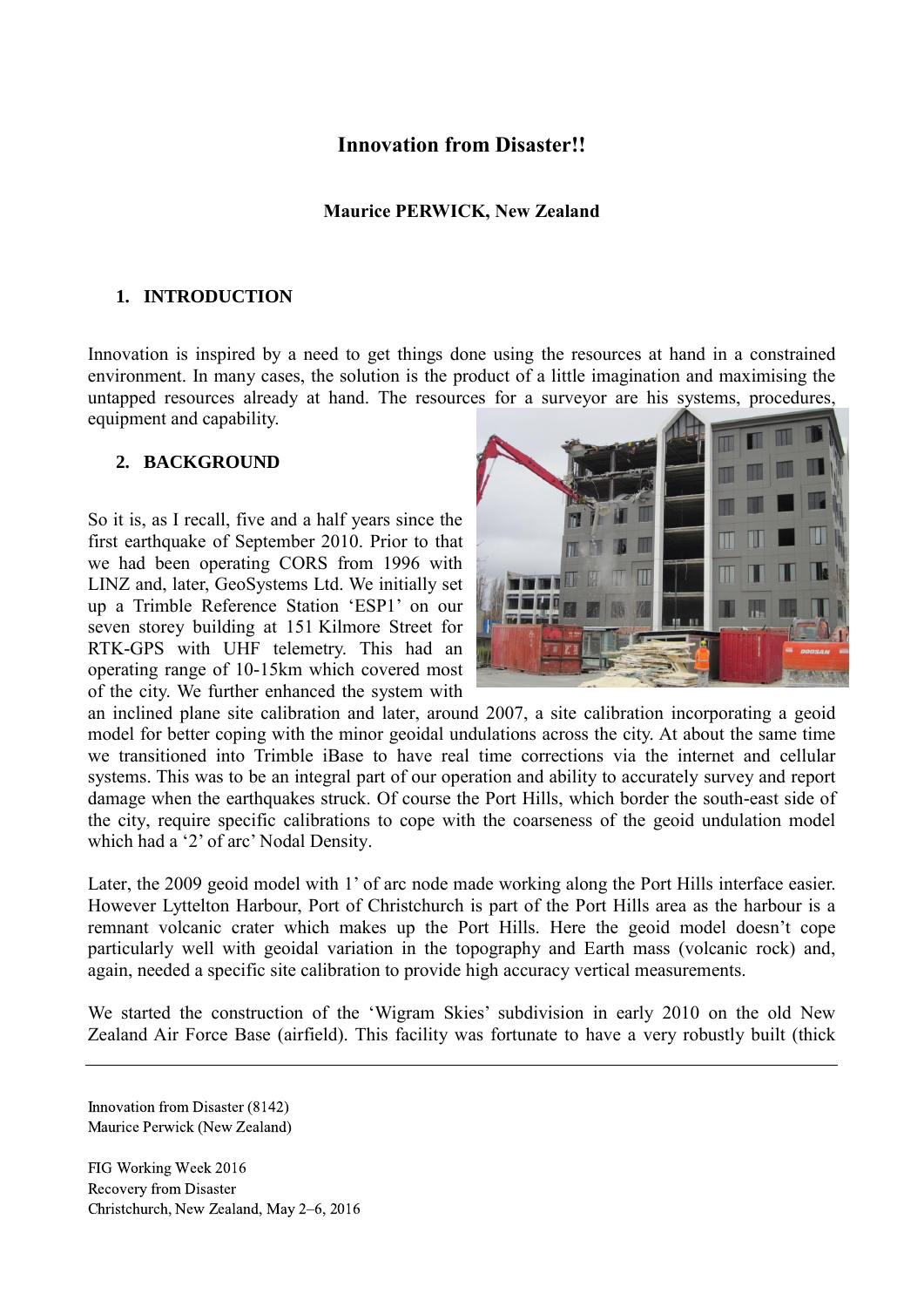reinforced concrete) control tower on stable natural river shingle (gravels and silts). This development of 1800 residential sections was to be completed in 2028.

However, the earthquakes in 2010 & 2011 created a major shortage of sections as the eastern suburbs were destroyed and 'red zoned' and the house demolished. Wigram Skies is now finished after six years of intense design and construction.

### **3. CORS**

A further Trimble Reference Station 'WIG1' was set up in the Wigram Tower specifically for use by our surveyors and for machine control of the contractor's excavators, bulldozers and graders. This Reference Station 'WIG1' was coordinated in terms of 'ESP1' in December 2009.

### **4. GREENDALE EARTHQUAKE OF SEPTEMBER 2010**

This 7.1M earthquake had a huge impact on estuarine and riverine communities because liquefaction occurred in the silts causing the land and buildings to subside and severe flooding to occur from the release of groundwater.

Wigram Skies, however, suffered little of this damage, being on gravels. The owners, our local indigenous people – Ngai Tahu, made a decision to fast track the design and construction and finish the development and provide the city with stable building platforms.

Another change brought about by the earthquakes is lateral spread (creep) where land migrates downhill or towards a marine boundary, generally an unsupported embankment such as a stream, creek, river or coastal bank. When the banks move into the water body the land behind follows and large fissures or cracks appear.

Houses are literally pulled apart, foundations fracture and fence lines and driveways snap apart.

The idea of cadastral boundaries changing was born here and was to become an issue between the Government land agencies and the local survey profession.

In Kaiapoi, a small coastal town 20km north of Christchurch, we measured 2.7m of displacement over two residential sections (60m). The town suffered liquefaction with significant loss of height

bringing the town closer to sea level.

In New Brighton, on the city's eastern seaboard, high tide brings flooding to the streets, adding further woes to an already stressed community in their day to day lives.



Innovation from Disaster (8142) Maurice Perwick (New Zealand)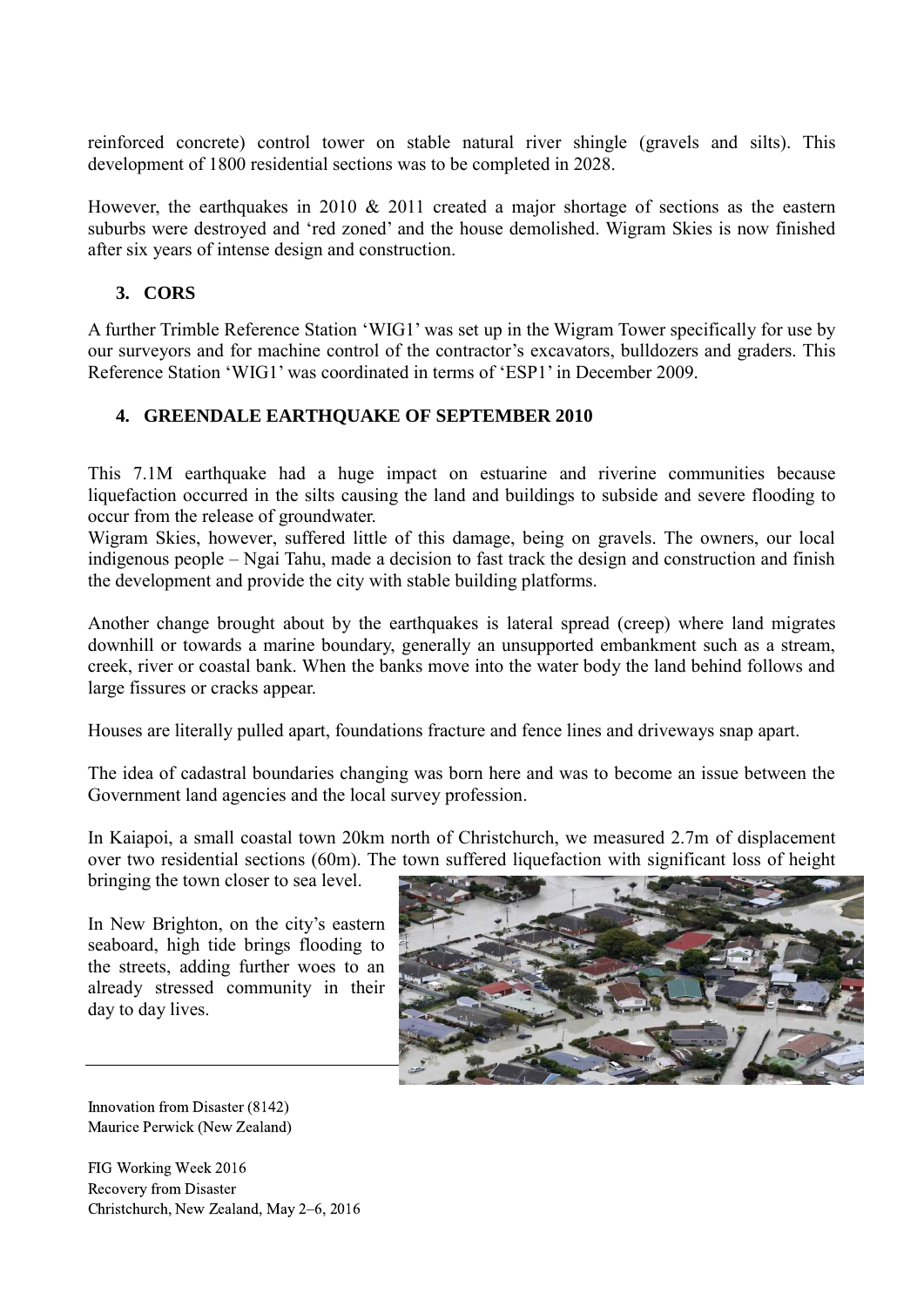## **5. INFRASTRUCTURE ASSESSMENTS**

One of the big tasks early on was to survey road centreline profiles and manhole invert levels to determine, in part, how well the gravity sewage system had coped.

Many pipeline flows changed direction as Canterbury is a very flat plain where pipelines were already at critical, self-cleansing gradients.

Many manholes became septic tanks requiring cleaning every day by suction trucks which were few in number at the time.

We had created a site calibration for the towns north of Christchurch for the local district council prior to the earthquakes for their engineering department to map their resources.

The infrastructure survey was extended to other survey companies in order to speed up the task along with the Council taking on unskilled students to supplement the work force.

Many people failed to appreciate that the local geodetic control was also damaged by the earthquakes and were unable to discern what was damaged and what was reliable.

Many surveyors calibrated their observations against unreliable (disturbed) benchmarks resulting in errors being embedded in their data. Some of their datasets were able to be reverse calculated to render the data better when their calibration marks were assigned new heights.

Many GPS survey systems were essentially short range systems due to their low power in-built telemetry.

Following the earthquakes, we were able to record Fast Static data files at our CORS and get LINZ to process and supply upgraded coordinates for us to seed our reference units. These new coordinates allowed us to deduce the shift in our CORS Antenna position and apply that to our calibration parameters.

We then reobserved many benchmarks and noted which ones were within an acceptable tolerance and what differences were recorded against others. In hindsight, it would have been good to have set up a forum to share the knowledge and techniques.

The Christchurch City Council did set one up for its post- September 2010 assessment of levels

Innovation from Disaster (8142) Maurice Perwick (New Zealand)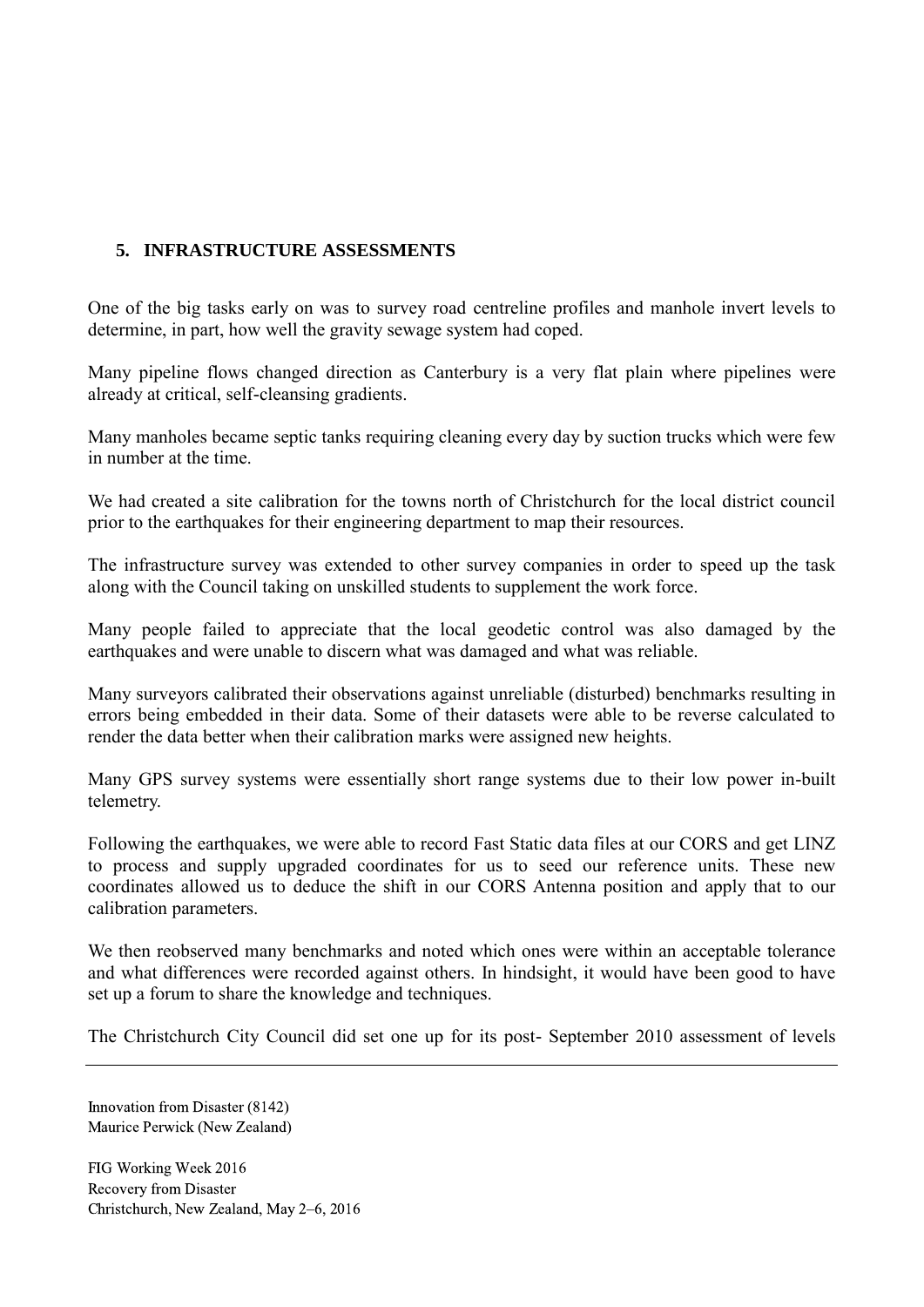across the city as this would give them insight into the level of damage around some parts of the city.

This group focused on Fast Static observation being the only way to reliably measure heights across the city which, in the context of daily shakes, often meant the data is obsolete before it made publication.

Later on, we were to show that our preferred and 'quick' 'obs-control' method using RTK-GNSS was equally as effective and very cost competitive and had a timely reporting phase.

The Port facilities including the oil tank farm suffered from the September 2010 earthquake as the Harbour is essentially made up of reclaimed muds from harbour dredging. We monitored the differential settlement of the tank farm fuel tanks to assist the geotech engineers monitor the stability and load bearing capacity of the land and its stone column foundations.

High pore pressures beneath the tanks threatened the load carrying capacity of the ground and some tanks were kept at low volume levels and used to directly fill fuel tankers serving the city through the Tunnel.

Fuel supplies or restrictions created an inconvenience to the commercial operation of the city as people had to travel further and take longer to travel around the city because of the detours in place. The Christchurch-Lyttelton Road tunnel to the Port controlled the type and number of vehicles using the Tunnel when required.

## **6. SECOND EARTHQUAKE 22 FEBRUARY 2011 @ 12:45PM - 6.1M**

To say this earthquake was violent would be an understatement. It was devastating! It brought the city and the Port to a standstill and severely disrupted services for a considerable period and five years on, infrastructure work is continuing with some core projects in the CBD still undecided whether to proceed.

Many businesses have relocated to the suburbs away from the CBD, especially to the more stable west side of the city and are unlikely to return to the central city in the foreseeable future. Much of the CBD suffered liquefaction, masonry failure, fractured buildings and two buildings collapsed with loss of approximately 200 lives.

Many of these buildings have been given 'safe status' from the September 2010 earthquakes, but that may have been a product of insufficient numbers of qualified and earthquake experienced engineers and the pressure from landlords to have their buildings reoccupied.

This new earthquake was so abrupt that it caused the roading system to fail and required a full evacuation of the CBD and adjacent industrial and manufacturing plants. The CBD went into

Innovation from Disaster (8142) Maurice Perwick (New Zealand)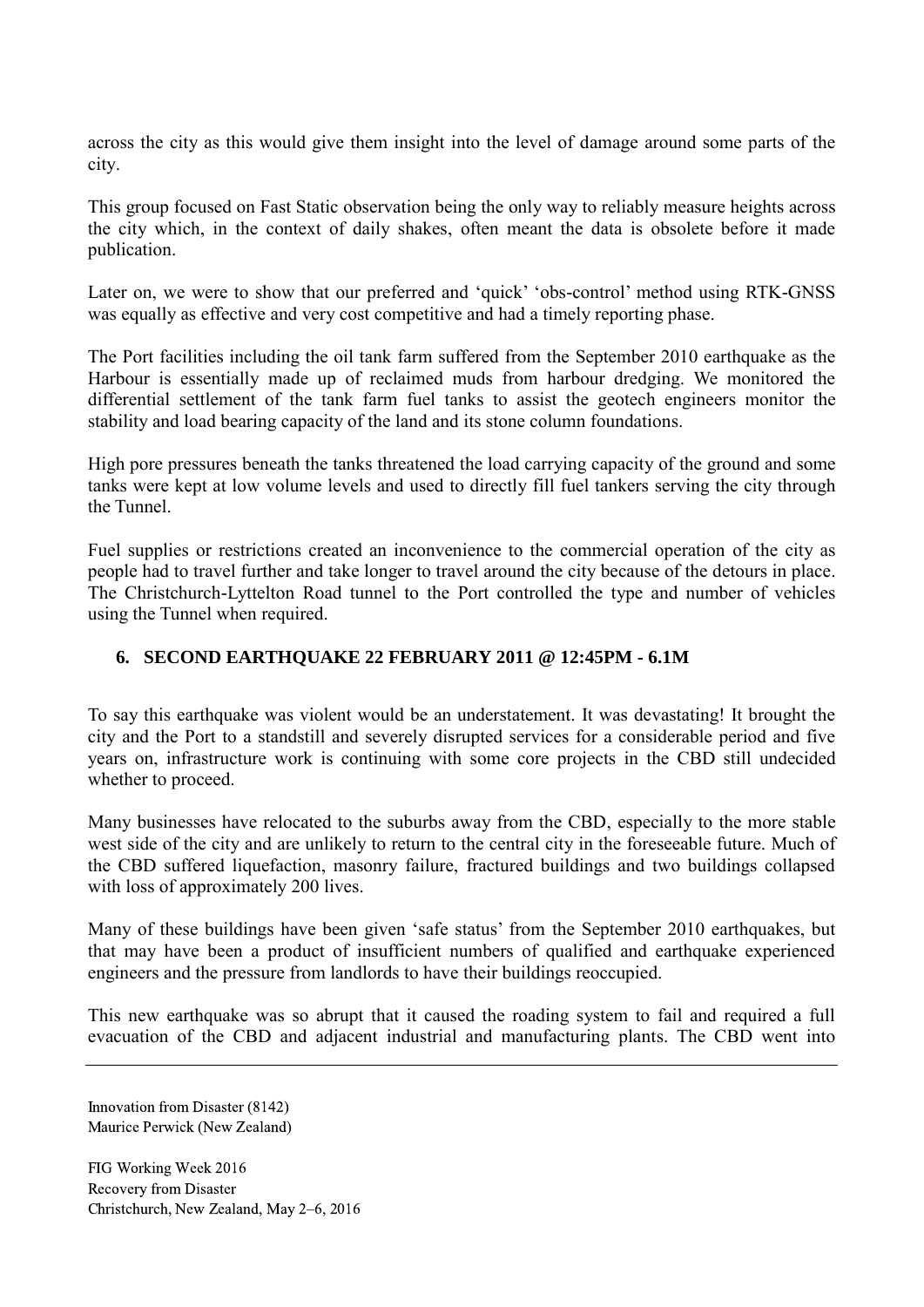'lockdown' mode for security reasons as everyone just 'ran away' from their place of work to seek solace at their homes which, for many, was another traumatic event to be endured as many homes were terminally damaged, uninhabitable or in need of substantial work to initially make them habitable.

This was especially so for the Port Hills inhabitants, 'site of the epicentre', and the inhabitants of the land bordering the rivers and coastline already subjected to liquefaction.

Cell phone calls terminated mid-call, texting was unreliable but better.

Essentially many electrical substations self-destructed cutting power to businesses, houses and pump stations though, through all this, the traffic lights kept working!

People were stranded where they were and many people took 3-4 hours to return home for what had been a 20 minute journey in their car or bus that morning.

Many people abandoned the city if they could and had somewhere to go. Many others went into camping mode using resources at hand. For some it was a few days before they were back to some a semblance of normality, for others it went on for months depending on the damage in their area.

On Day Three we entered the CBD Cordon and extracted our survey gear and laptops and set up a temporary office in the north-west corner of the city, where damage was minimal.

Vehicles were reassigned to working survey parties, fuelled up whenever it could be found and set up to work measuring displacement out the oil and LPG facilities in the city and Port. Later the Port required our survey expertise to independently measure the magnitude of the shift of their structures. This assisted the geologists and enquiries in confirming the strength of their seismic modelling and assessment of damage.

We were able to use GPS-RTK to show the horizontal displacements around the Port as the magnitude of the shifts were considerable, e.g. 300mm. We were also about to quantify the vertical displacements to a few centimetres as our calibrations stayed intact.

We spent weeks precise levelling the Port and tank farms to monitor daily change, as new quakes continued to ravage the environment, so the facilities could be used safely and within capacity. We soon assessed that Lyttelton had lifted 100–150m. This affected the tidal measurement of the Port which required an ocean expert to confirm by comparing tidal data change or the lack of it with adjacent Port gauges at Kaikoura and Timaru, approximately 180km north and south of Lyttelton on the same East Coast.

However, we adopted the philosophy to keep the level values of the primary benchmarks at the Port the same as we wanted to measure differential movement. These benchmarks are located on bedrock and proved to be in terms across the Port.

Innovation from Disaster (8142) Maurice Perwick (New Zealand)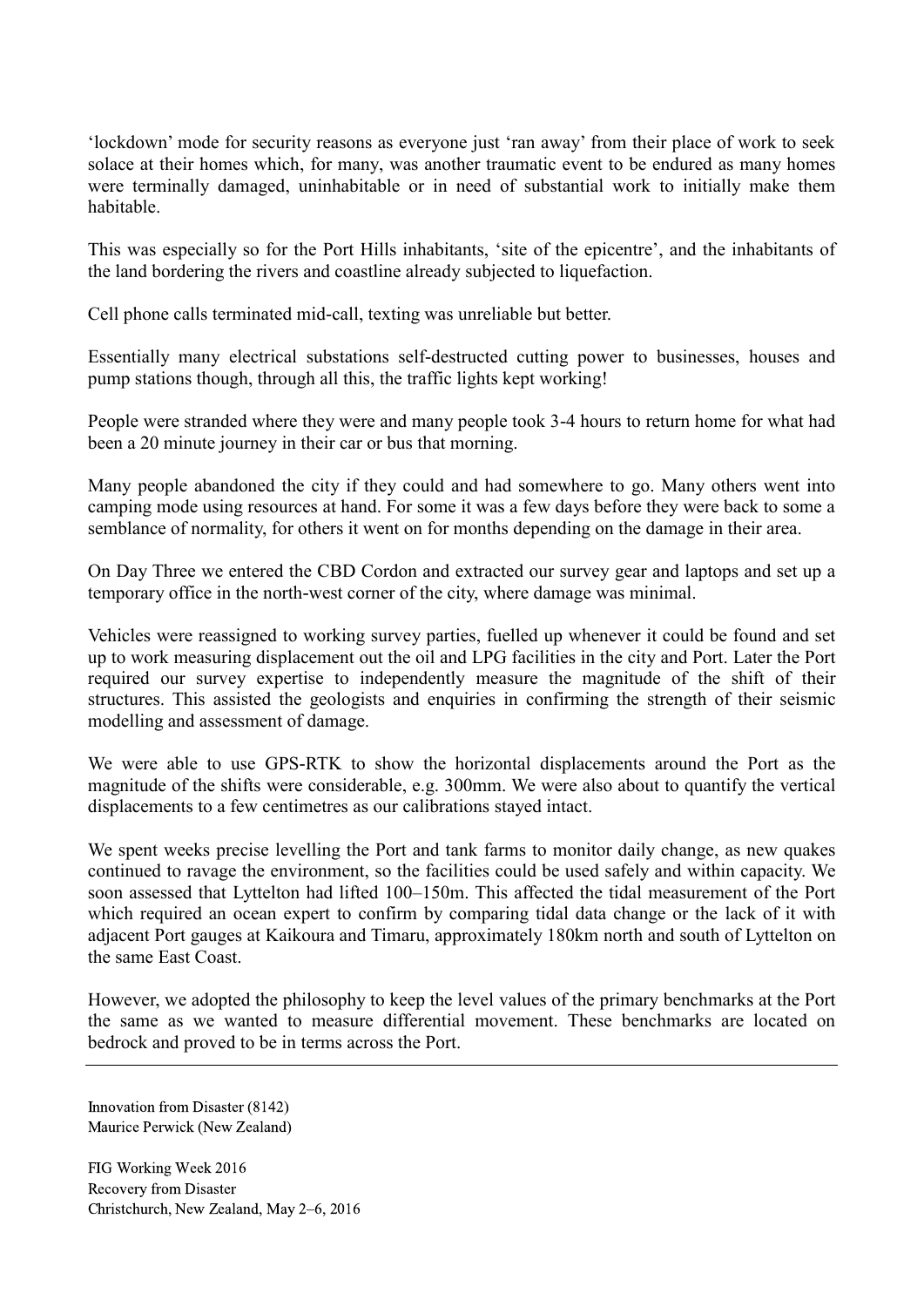Interestingly the wharves remained at similar levels to pre-quake values, albeit displaced 150mm. This may have been a result that the piles are deep set in the Harbour muds. The land structure at the Port showed considerable collapse and migration towards the sea and when surrounded by the sea towards deeper sections of the Harbour.

#### **7. MONITORING MOVEMENT AT THE PORT**

Stability of land during a period of earthquakes is a temporal thing, although as time progresses the land does stabilise. The movement is on a parabolic curve, as after the first 100 aftershocks it slowly diminishes to where it becomes difficult to measure and report. This leads to the reports having credibility as the movements taper off as the displacement magnitude approaches the level of survey noise or accuracy.

As stated previously, we were able to survey existing control points around the Port, on wharves, hardstands, roadways and structures with GPS and that was suitable for the first week or so where the movements were large, i.e. 300mm Horizontal and 150mm Vertical. However, we also used our GPS observations to support Total Station traversing supported by precise levelling. This required multiple crews to effectively carry out the work at the same time, as the Port was continuously moving. Our Trimble Business Centre software processed these datasets.



We were able to report the displacement by way of Vector Diagrams exaggerated for scale on photo maps. These gave a very clear representation of movement and rate of movement for each survey. Further, the monitoring was in two parts; deep-seated infrastructure (light poles), and surface infrastructure (wharves, pavements, sheds, aprons). The big issue for the continued operation of the Port was two-fold; daily operation and movement from pavement to wharves and, longer term, repair of infrastructure (seawalls, embankments, high cost pavements).

Innovation from Disaster (8142) Maurice Perwick (New Zealand)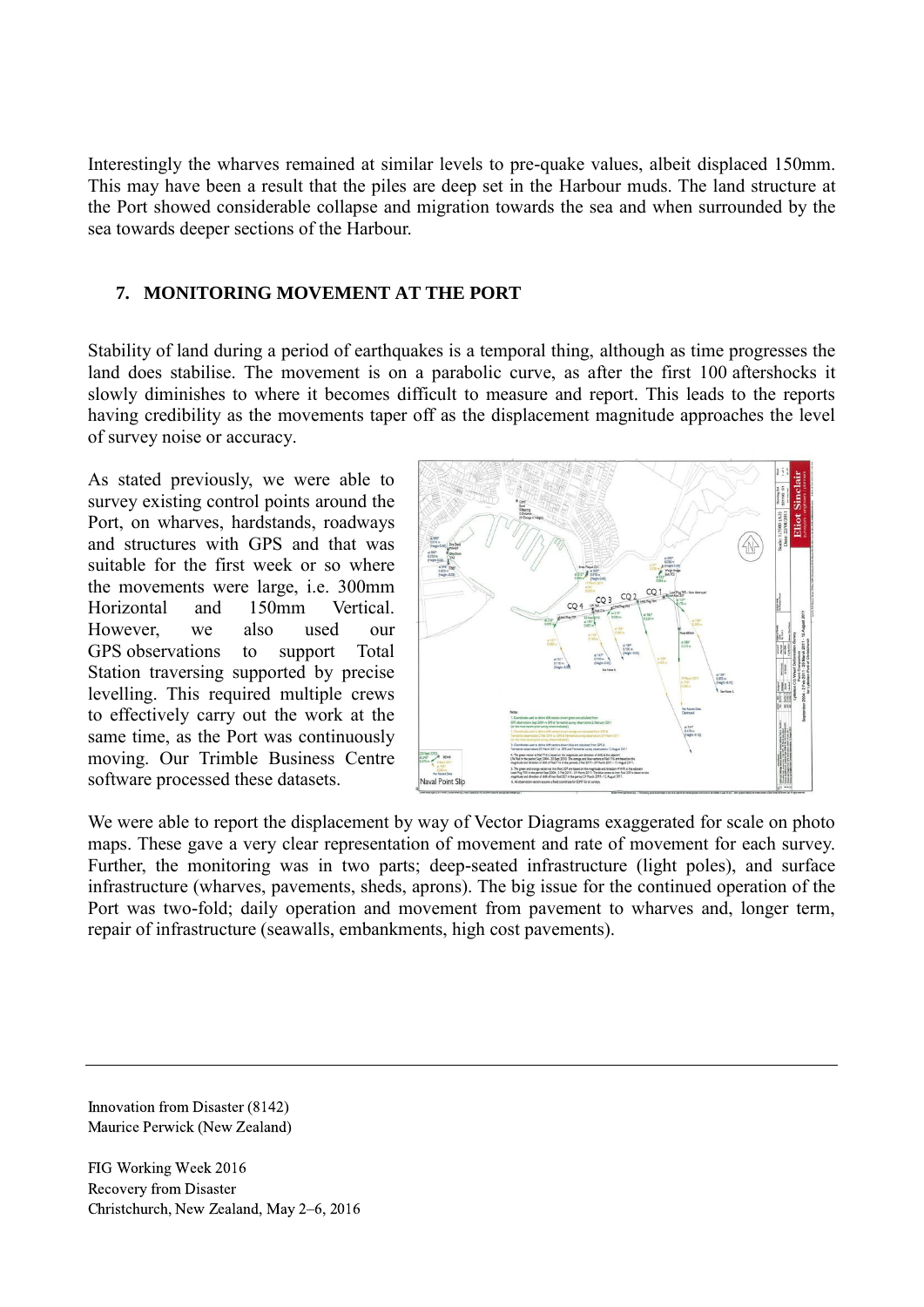

Fingers and breakwaters suffered greatly as they were surrounded by water and although heavily armoured with rock, collapsed into the harbour muds. These were temporarily abandoned until other more important issues had been attended to.

As soon as our measurement results started to blur we had to further refine our terrestrial observations and traversing by incorporating observations to distant trig stations 3-8km around the Crater Rim. The dilemma here was that we were unsure of the actual post-earthquake coordinates of these marks as some are only accessible by boat and on top of the Port Hills – many hours walking! We iterated their position from our observations at our GPS control stations and we were able to bring our Horizontal residuals down to about 4mm while precise levelling was sub 2mm.

Thus engineers/geologists were pleased to see the reported movement diminish but when it got below 10mm it started to become subjective and we would be stood down for a few weeks until something further occurred.

The Oil Tank monitoring (Vertical) was continuous for weeks after 10 September 2010 and 22 February 2011. We were able to show the Horizontal displacement on some fuel tanks on stone column foundations to be negligible, however the associated pipework showed distinct signs of misalignment and stress as this was shallow surface mounted.

The precise level surveys were time consuming as the reclamation area became quite plastic and transmitted road traffic movement in waves through the ground. Road fuel tankers entering the Port area from the Lyttelton Road Tunnel would start a pulse through the ground which would start the pendulum in the Trimble DiNi oscillating. The area was surprisingly quiet, as most operations had ceased. When the truck had stopped and shut off its engine the ground motion would diminish and we could continue levelling.

We established survey monuments in all our operations, especially for levelling, as charge points, and on the wharves and hardstand areas as the land moved. Of course, construction works were repatriating the aprons and access roads around the point and many marks disappeared every day. Our spreadsheet report often terminated abruptly where marks were destroyed. However, we placed

Innovation from Disaster (8142) Maurice Perwick (New Zealand)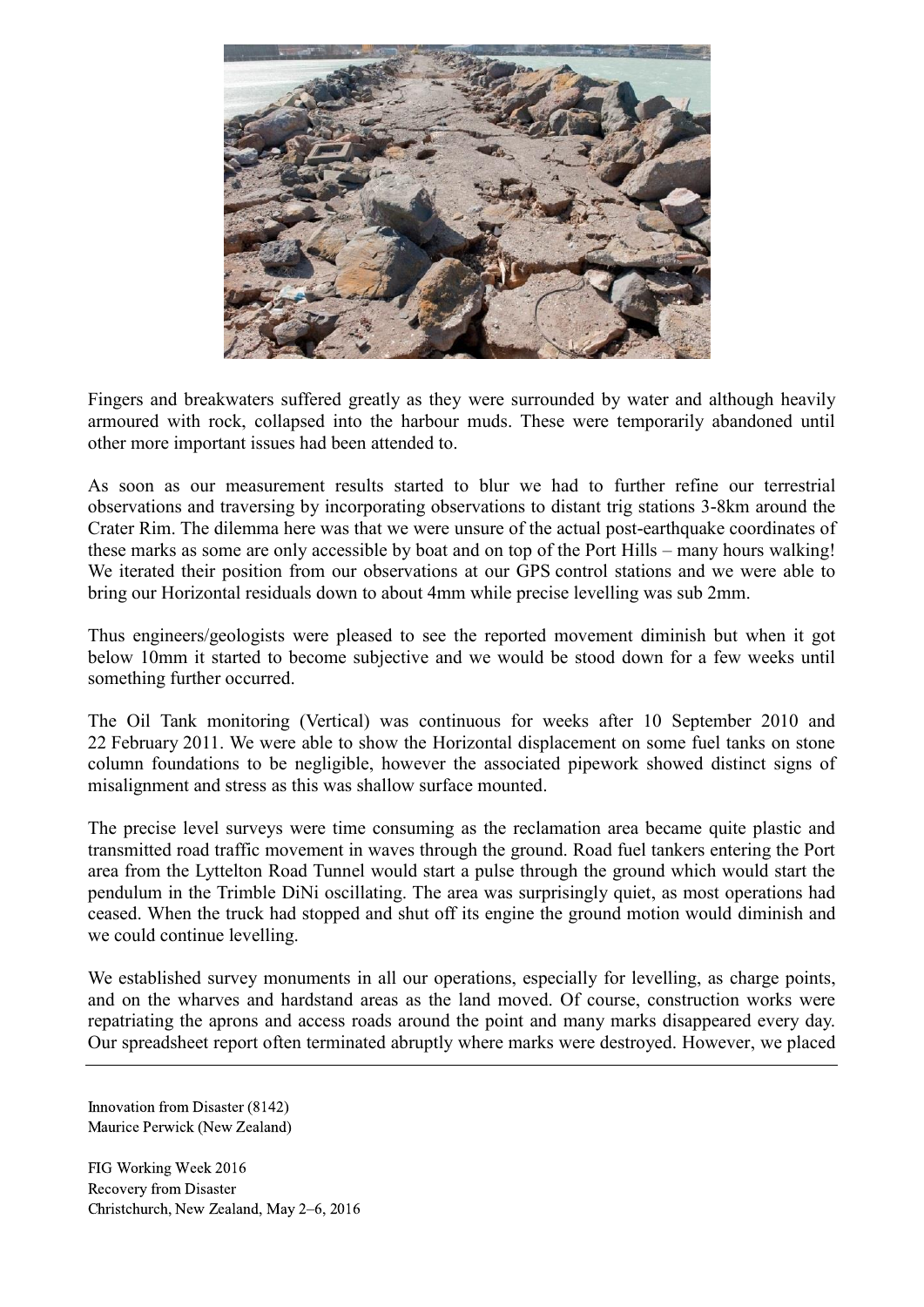new marks and adjusted the previous data to provide continuity of movement so trends could be seen.

Working amongst big fuel tanks during aftershocks was terrifying as the tanks growled and wobbled.

### **8. WHARF REPILING**

One other project of note at the Port was the precise remote monitoring of the piling of the Cashin Quay Coal Wharf. Large cranes were used to repile the wharf from back on the hardstand.

We set up a number of small prisms on the wharf and coal galley structure as well as on the land behind the wharf and further back as a reference line. The points were monitored for movement every 15-20 minutes for nearly one year using a Trimble monitoring application on the TSC3 Controller. We used a Trimble S8 Total Station with long range fine auto lock for robotic



tracking of these points. The application reported the displacement and set off alarms where thresholds were exceeded. The piling operation caused the toe of the embankment under the wharf to fail with a resultant shift of the wharf and building structure.

Work was stopped and the piling continued but with the two cranes separated well apart.

## **9. HYDROGRAPHIC SURVEYS**

#### **10. HARBOUR SURVEYS**

We carried out profiling surveys around the Port to see if any slumping of sea walls and embankments occurred with any resulting shallowing of the sea bed. This was problematical as the survey boat couldn't pass under the wharves to complete the profile. We used a narrow  $3^{\circ}$  200 kHz Transducer to assist. We didn't pick up any discernible differences in depths over the few repeat surveys we did which showed the Harbour seabed was fairly stable.

The New Zealand Navy were able to survey the Harbour channels and berths with a multi-beam system immediately after the February 2011 earthquakes as they had been working on coastal surveys in the region.

Innovation from Disaster (8142) Maurice Perwick (New Zealand)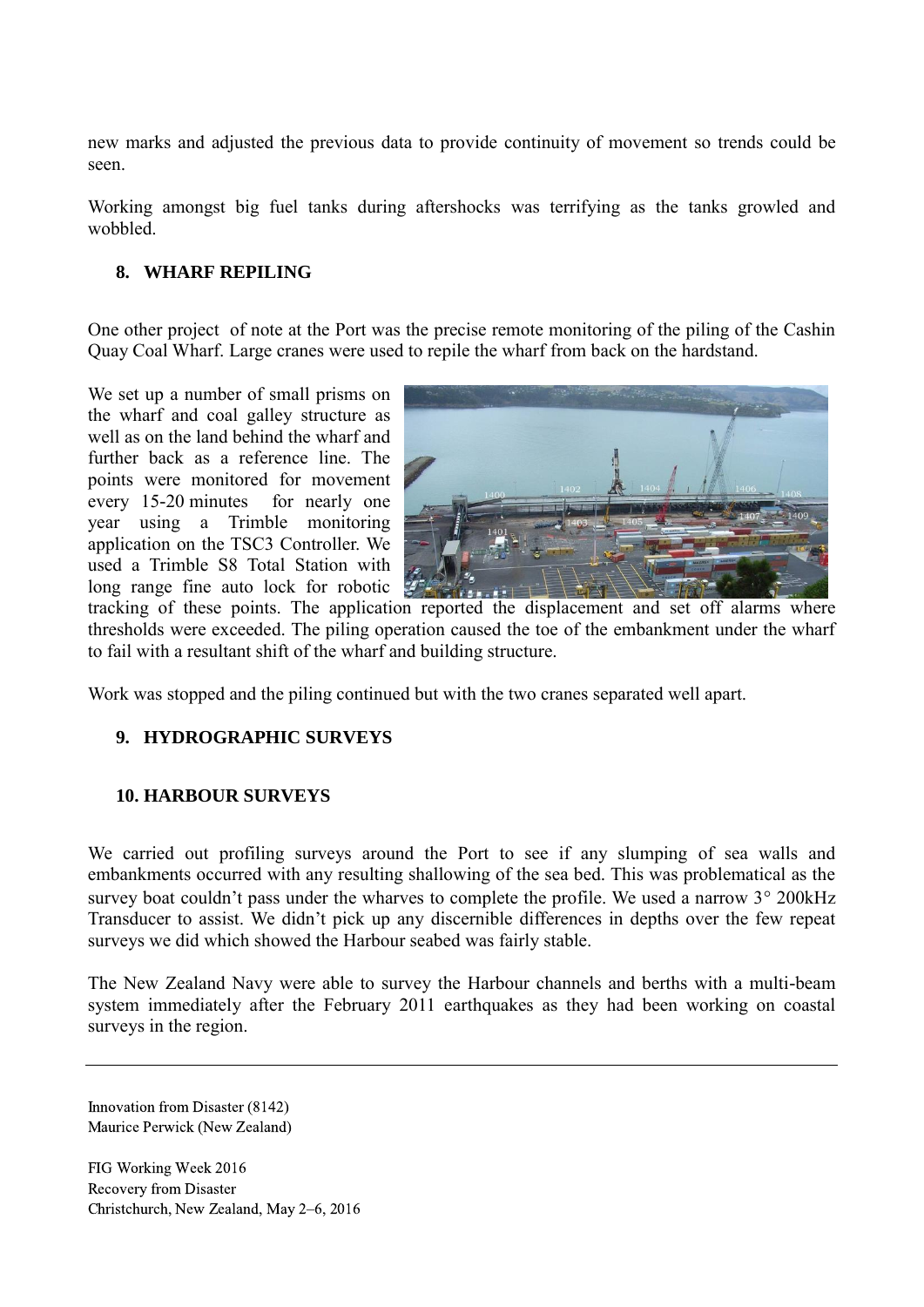It was later discovered that the Lyttelton Port Tide Gauge was at a higher Reduced Level as the wharf structures had lifted and was reporting lower tides. It was downward reading! Comparison of tides with distant but adjacent tide gauges confirmed the problem.

#### **11. HYDROGRAPHIC SURVEY – SEWERAGE TREATMENT PLANT**

Two surveys where carried out:

- 1) To determine the loss of volume and depth in the shallow oxidation ponds.
- 2) To determine the structural failure of the clarifier tanks.

#### **12. INTRODUCTION**

The earthquake caused the 'horizontal infrastructure' to collapse and fracture, many pumping stations failed, though physical damage and loss in power.

The treatment plant was compromised in its ability to treat and separate solid waste, much of which had to pass through to the oxidation ponds.

The clarifiers were large concrete tanks with mechanical stirring and oxygen arms.



The violent uplift caused by the earthquake fractured these tanks and our task was to determine the extent of damage.

The pond survey was carried out as a hydrographic survey for the navigation of the vessel and measurement to the top of the sludge, whilst the pond bed was probed with a prism pole tracked by our long range Total Station at about 900m distance.

The clarifier survey was essentially a topographical survey from a small boat floating in the morass. The profiles and contour plots for each survey showed the extent of siltation in the ponds and fractures of the clarifier base.

Innovation from Disaster (8142) Maurice Perwick (New Zealand)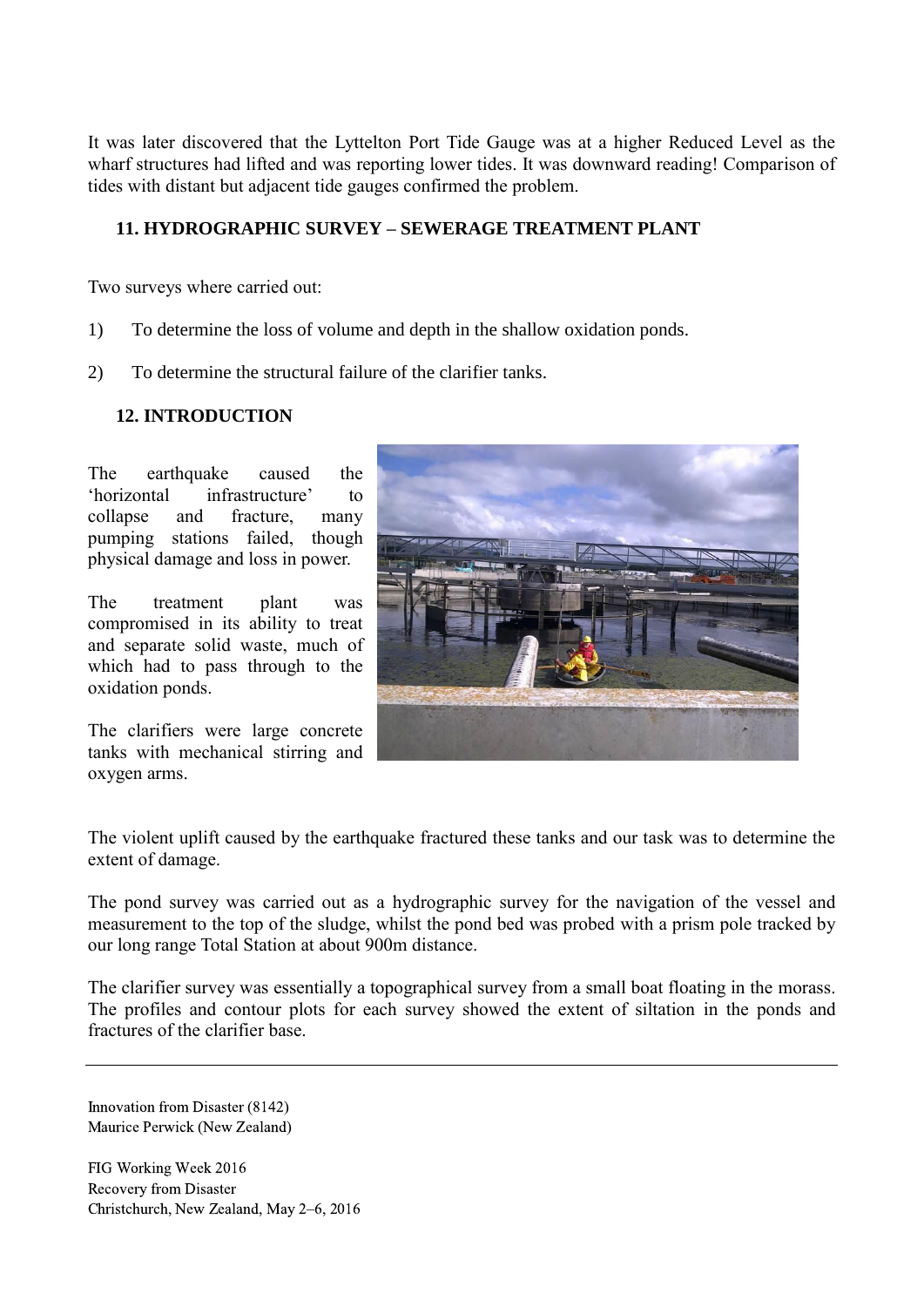### **13. SEAWALL & BRIDGE SURVEYS**

The Redcliffs area, south-east of the CDB, has a long causeway separating McCormacks Bay from the Estuary as well as concrete sea walls around to Moncks Bay.

Heavy traffic was restricted from using the causeway until sufficient repairs had been completed.

The uplifting of the bridge culverts draining McCormacks Bay needed to be addressed to ensure that drainage of the bay continued. The rising main (sanitary sewerage) from the Mount Pleasant area was fractured and some product was pumped directly into the bay and required flushing.

We carried out detailed topographical surveys using GPS-RTK, Total Station and Hydrographic Echo Sounder surveys to produce 3D models of the causeway and Redcliffs seawalls. The seawalls are currently being reinstated this year.

Many bridges service Christchurch and its environs. Engineers used our small RiB to inspect fractures of piles and abutments. The rivers were typically surveyed with RTK-GPS or Total **Station** 

#### **14. OCEAN OUTFALL SURVEYS**

Two ocean outfall pipelines serve the coastal communities in Pegasus Bay.

We carried out inspections of these pipelines using divers and side scan sonar as visibility was limited under water. The heights of the structures were checked for any uplift or subsidence at the diffuser structures through the use of spar (pencil) buoys and RTK-GNSS measurement from our vessel.

#### **15. SUMMARY**

A robust survey infrastructure, and the ability to respond urgently and efficiently, meant that survey measurement was able to deliver meaningful data and reports to engineers, geologists and decision makers. It also allowed essential services to continue to operate by way of fuel supplied and input and export of goods.

Innovation from Disaster (8142) Maurice Perwick (New Zealand)